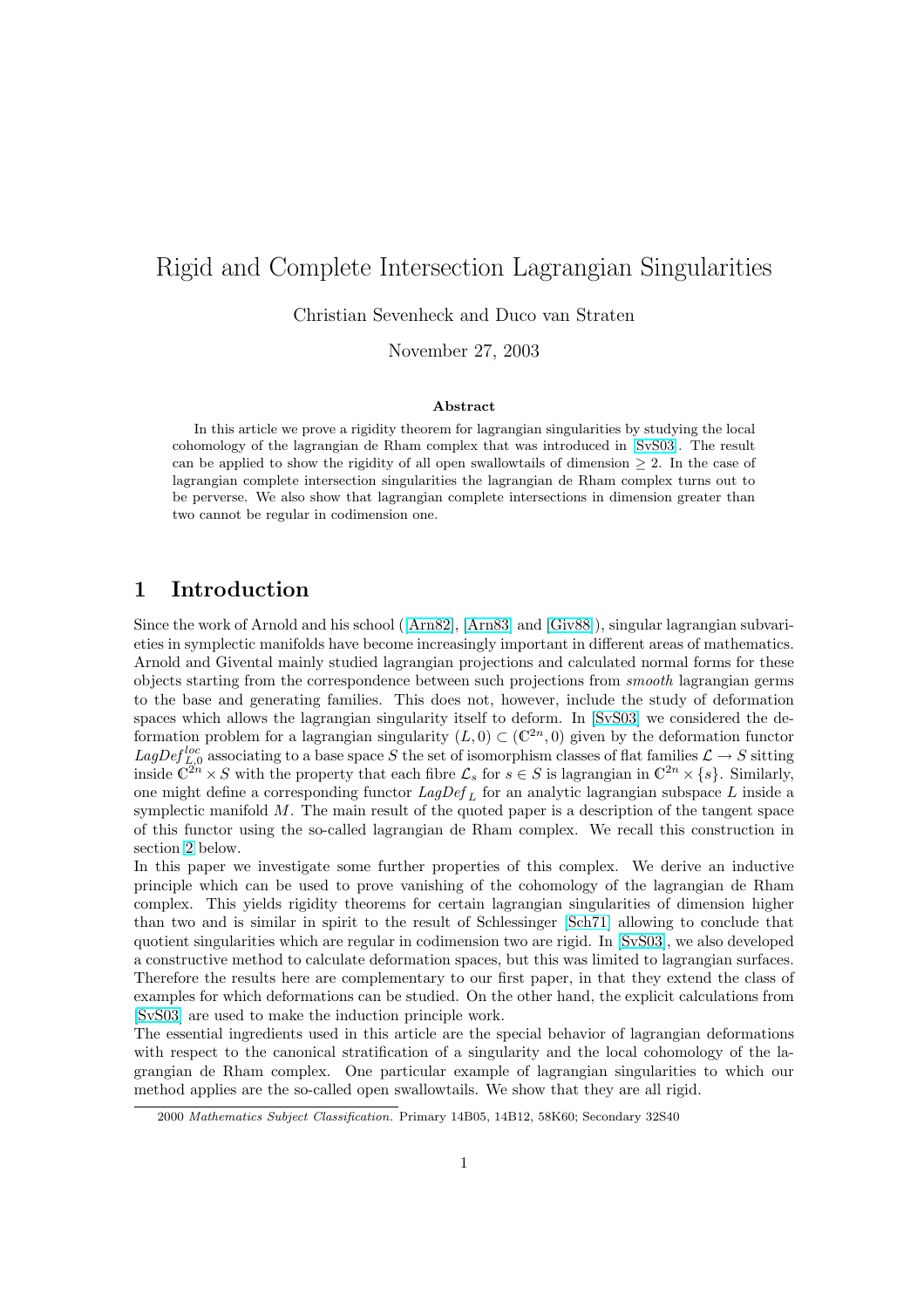<span id="page-1-0"></span>The local cohomology sheaves of the lagrangian de Rham complex also play a role in deciding whether it is perverse. We show here that lagrangian complete intersections have perverse lagrangian de Rham complex. In this case, there is (via the Riemann-Hilbert correspondence) a single D-module associated to the lagrangian de Rham complex. This is consistent with an abstract construction of this complex described in [Sev03].

A last result contained in this paper is concerned with the codimension of the singular locus for lagrangian complete intersections. We show that if such a singularity is regular in codimension two, the tangent module is free. So the space is smooth for all cases where the Zariski-Lipman problem is solved in the affirmative, in particular in the [quasi-h](#page-11-0)omogeneous case and the case where the space is regular in codimension two.

Acknowledgements: We would like to thank A. Givental for calling our attention to his paper [Giv95].

# 2 The lagrangian de Rham complex

[We rec](#page-10-0)all in this section the construction from [SvS03] of a sheaf complex associated to any Lagrangian variety. The relationship of Lie algebroids and lagrangian singularities is described in detail in [Sev03].

**Definition 1.** Let  $L \subset \mathbb{C}^{2n}$  be a lagrangian subv[ariety w](#page-11-0)ith defining ideal sheaf  $\mathcal{I} \subset \mathcal{O}_{\mathbb{C}^{2n}}$ . Denote by  $\mathcal{O}_L := \mathcal{O}_{\mathbb{C}^{2n}}/\mathcal{I}$  the structure sheaf of L. The module  $\mathcal{I}/\mathcal{I}^2$  is the conormal module and has a structure [of a L](#page-11-0)ie algebroid over  $\mathcal{O}_L$ , i.e., there are operations

$$
\{\,,\,\}: \mathcal{I}/\mathcal{I}^2 \times \mathcal{I}/\mathcal{I}^2 \longrightarrow \mathcal{I}/\mathcal{I}^2, \qquad \ \ \{\,,\,\}: \mathcal{I}/\mathcal{I}^2 \times \mathcal{O}_L \longrightarrow \mathcal{O}_L
$$

Define a sheaf complex  $(C_L^{\bullet}, \delta)$ , the lagrangian de Rham complex by

$$
\mathcal{C}^p_L := \mathcal{H}\!{\it om}_{{\mathcal{O}}_L}\left(\bigwedge^p\mathcal{I}/\mathcal{I}^2, {\mathcal{O}}_L\right)
$$

and  $\delta: \mathcal{C}_L^p \to \mathcal{C}_L^{p+1}$  with

$$
(\delta (\phi)) (h_1 \wedge \ldots \wedge h_{p+1}) :=
$$
  

$$
\sum_{i=1}^{p+1} (-1)^i \left\{ h_i, \phi \left( h_1 \wedge \ldots \wedge \widehat{h}_i \wedge \ldots h_{p+1} \right) \right\}
$$
  
+ 
$$
\sum_{1 \leq i < j \leq p+1} (-1)^{i+j-1} \phi \left( \left\{ h_i, h_j \right\} \wedge h_1 \wedge \ldots \wedge \widehat{h}_i \wedge \ldots \wedge \widehat{h}_j \wedge \ldots \wedge h_{p+1} \right)
$$

We quote the main results from [SvS03] and [Sev03] concerning the lagrangian de Rham complex. The first one relates  $C_{L}^{\bullet}$  to the deformation theory of L.

**Theorem 2.** Consider the first three cohomology sheaves of  $C_{L}^{\bullet}$ . Then

- 1.  $\mathcal{H}^0(\mathcal{C}_L^{\bullet}) = \mathbb{C}_L$
- 2.  $\mathcal{H}^1(\mathcal{C}_L^{\bullet})$  is the sheaf of first order flat lagrangian deformations. This means that at every point  $p \in L$ , the tangent space of the functor  $LagDef_{L,p}^{loc}$  is  $H^1(\mathcal{C}_{L,p}^{\bullet})$ .
- 3. Let  $(L, 0)$  be either a complete intersection or Cohen-Macaulay of codimension two. Suppose moreover that  $\mathcal{H}^2(\mathcal{C}_{L}^{\bullet})=0$ . Then the functor LagDef<sup>loc</sup> is unobstructed.

By the theory of Schlessinger, it is of obvious importance to know whether the cohomology of the lagrangian de Rham complex is finite. This is answered by the following result.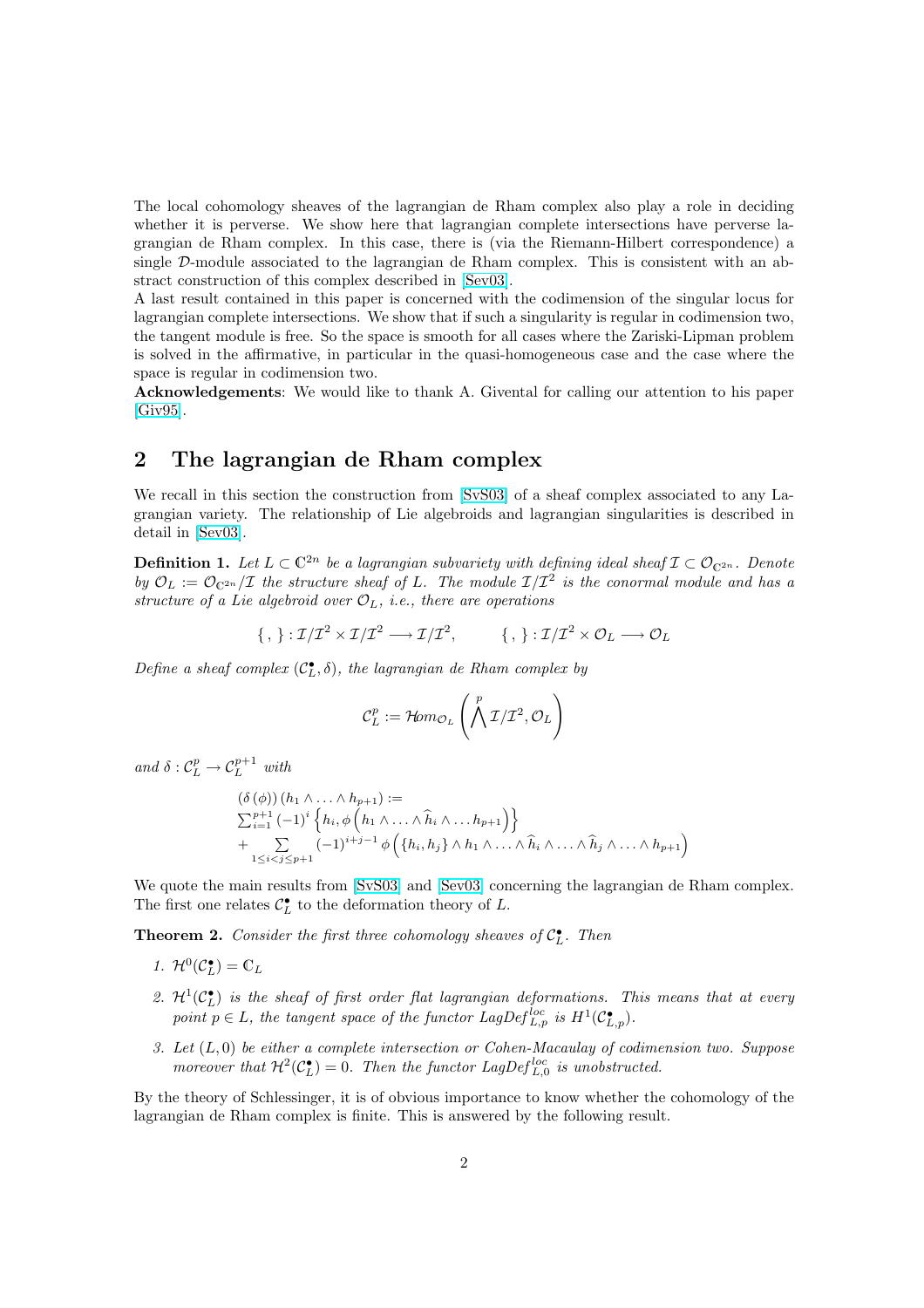<span id="page-2-0"></span>**Theorem 3.** Consider the canonical stratification of L by embedding dimension, i.e., let  $S_k^L :=$  ${p \in L \mid edim_p(L) = 2n - k}, where k \in {0, \ldots, n}. Suppose that "Condition P" holds, that is,$  $\dim(S_k^L) \leq k$  for all k. Then the cohomology sheaves  $\mathcal{H}^p(\mathcal{C}_L^{\bullet})$  are constructible with respect to the canonical stratification. In particular, for a germ  $(L,0)$ ,  $\bar{H}^1(\mathcal{C}_{L,0}^{\bullet})$  is a finite dimensional vector space. Therefore, there is a formally semi-universal deformation with respect to LagDef $_{L,0}^{loc}$ .

# 3 The rigidity theorem

In this section, we state and prove our main theorem. The technical tool used is the local cohomology of a sheaf, that is, the derived functor of the functor  $\Gamma_T(X, -)$  of sections of a sheaf F over a space X with support in a closed subspace  $T$ . Let us start with some preliminary lemmas. In what follows we consider a lagrangian subvariety  $X \subset \mathbb{C}^{2n}$  which is not necessarily Stein or contractible.  $T \subset X$ ,  $T \neq X$  is always a closed analytic subspace.

**Lemma 4.** Denote by  $\delta O_X \subset \mathcal{N}_X$  the image (sheaf) of the differential

$$
\delta: \mathcal{C}_X^0 = \mathcal{O}_X \longrightarrow \mathcal{C}_X^1 = \mathcal{N}_X
$$

Then we have

$$
H_T^0(\mathcal{H}^1(\mathcal{C}_X^{\bullet})) = Ker\left(H_T^1(\delta \mathcal{O}_X) \to H_T^1(\mathcal{N}_X)\right)
$$

*Proof.* Consider the first three terms of the sheaf complex  $C_X^{\bullet}$  associated to the lagrangian subvariety  $X \subset \mathbb{C}^{2n}$ . It reads

$$
0 \longrightarrow \mathcal{O}_X \longrightarrow \mathcal{N}_X \longrightarrow \mathcal{C}_X^2
$$

We know that  $\mathcal{H}^0(\mathcal{C}_X^{\bullet}) = \mathcal{K}er(\mathcal{O}_X \to \mathcal{N}_X) = \mathbb{C}_X$ . By splitting into short exact sequences, we obtain  $\cap$   $\setminus$   $\cap$ 

$$
0 \longrightarrow \mathbb{C}X \longrightarrow \mathcal{O}X \longrightarrow \delta\mathcal{O}X \longrightarrow 0
$$

$$
0 \longrightarrow \delta\mathcal{O}X \longrightarrow \mathcal{K} \longrightarrow \mathcal{H}^1(\mathcal{C}^{\bullet}_X) \longrightarrow 0
$$

$$
0 \longrightarrow \mathcal{K} \longrightarrow \mathcal{N}X \longrightarrow \delta\mathcal{N}X \longrightarrow 0
$$

Here  $\mathcal{K} = \mathcal{K}er(\mathcal{N}_X \to \mathcal{C}_X^2)$  and  $\delta \mathcal{N}_X = \mathcal{I}m(\mathcal{N}_X \to \mathcal{C}_X^2)$ . Now we can apply the functor  $H_T^{\bullet}(-)$ to each of these sequences. This gives three long exact sequences of local cohomology sheaves. However, we know in advance that sheaves of type  $\mathcal{H}om_{\mathcal{O}_X}(-,\mathcal{O}_X)$  are torsion free, so in particular  $H_T^0(\mathcal{C}_X^i) = 0$  for all i. Moreover,  $\mathbb{C}_X$ ,  $\delta \mathcal{O}_X$ ,  $\mathcal{K}$  and  $\delta \mathcal{N}_X$  are subsheaves of  $\mathcal{O}_X$ ,  $\mathcal{N}_X$  resp.  $\mathcal{C}_X^2$ , so for them the group  $H_T^0(-)$  also vanishes. We obtain exact sequences

$$
0 \longrightarrow H_T^1(\mathbb{C}_X) \longrightarrow H_T^1(\mathcal{O}_X) \longrightarrow H_T^1(\delta \mathcal{O}_X) \longrightarrow H_T^2(\mathbb{C}_X)
$$
  

$$
0 \longrightarrow H_T^0(\mathcal{H}^1(\mathcal{C}_X^{\bullet})) \longrightarrow H_T^1(\delta \mathcal{O}_X) \longrightarrow H_T^1(\mathcal{K})
$$
  

$$
0 \longrightarrow H_T^1(\mathcal{K}) \longrightarrow H_T^1(\mathcal{N}_X) \longrightarrow H_T^1(\delta \mathcal{N}_X)
$$

Combining the last two sequences yields the desired formula. The first sequence will be used later.  $\Box$ 

We need to investigate further the local cohomology of the sheaf  $\mathcal{H}^1(\mathcal{C}^{\bullet}_{\mathbf{X}})$ .

Lemma 5. There is an exact sequence

$$
0 \longrightarrow H^0(X, \delta \mathcal{O}_X) \longrightarrow H^0(X \backslash T, \delta \mathcal{O}_X) \longrightarrow H^1_T(\delta \mathcal{O}_X)
$$

If X is Stein and contractible (e.g., a representative of a germ  $(X,0)$ ), then the last arrow in the above sequence is surjective.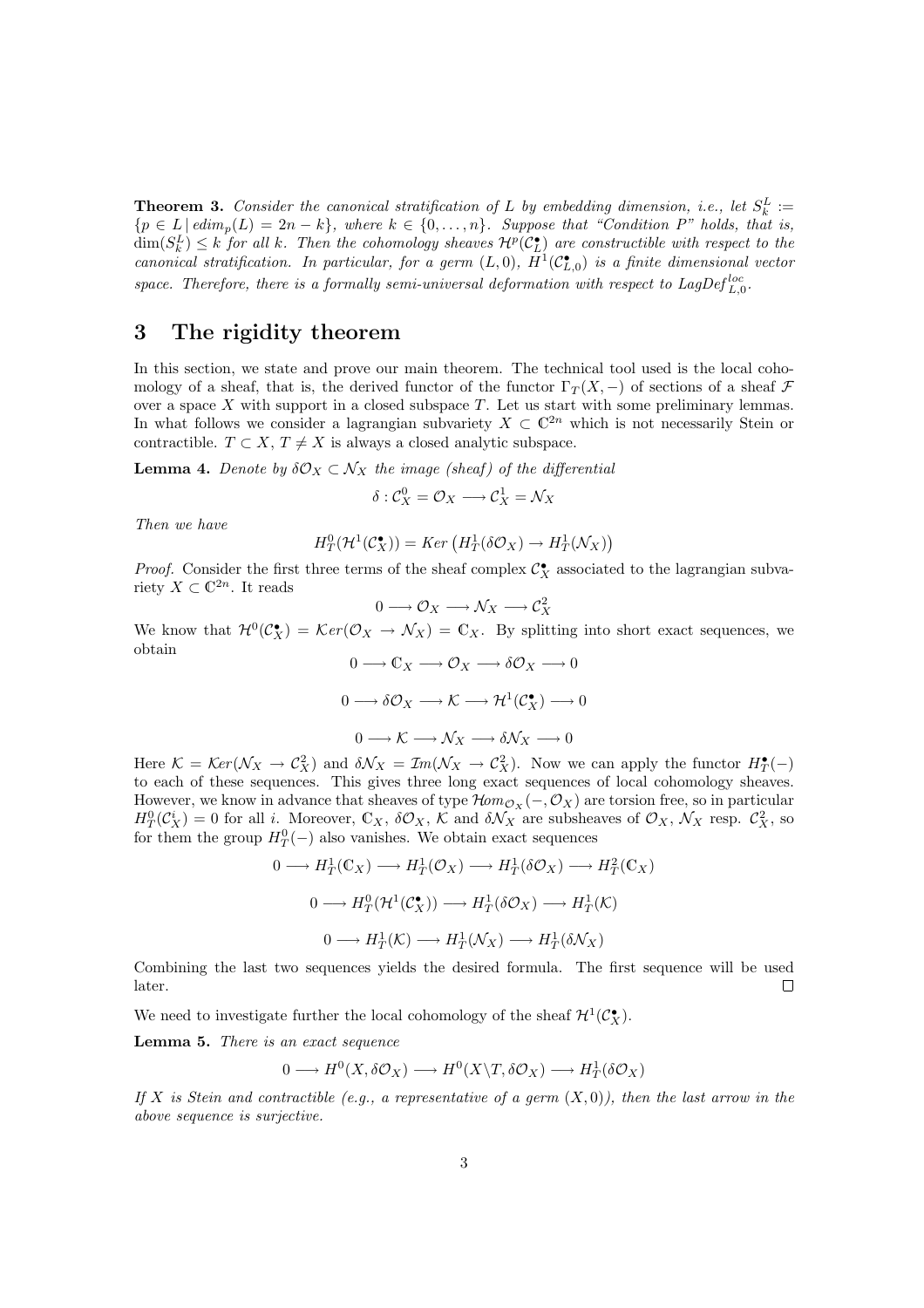<span id="page-3-0"></span>*Proof.* Consider the following basic sequence in local cohomology (see [Gro67]: Let  $\mathcal F$  be a sheaf on a topological space  $Y$  and  $T$  any closed subspace, then:

$$
0 \to H^0_T(\mathcal{F}) \to H^0(Y, \mathcal{F}) \to H^0(Y \setminus T, \mathcal{F}) \to H^1_T(\mathcal{F}) \to H^1(Y, \mathcal{F}) \to \dots \tag{1}
$$

For  $Y = X \subset \mathbb{C}^{2n}$  and  $\mathcal{F} = \delta \mathcal{O}_X$ , we know that  $H^0_T(\delta \mathcal{O}_X) = 0$ . This [gives t](#page-10-0)he sequence in the general case. Moreover, we can apply the usual cohomology functor to the sequence

$$
0 \longrightarrow \mathbb{C}_X \longrightarrow \mathcal{O}_X \longrightarrow \delta \mathcal{O}_X \longrightarrow 0
$$

yielding

$$
\ldots \longrightarrow H^1(X, \mathcal{O}_X) \longrightarrow H^1(X, \delta \mathcal{O}_X) \longrightarrow H^2(X, \mathbb{C}_X) \longrightarrow \ldots
$$

In case that X is contractible  $(H^2(X, \mathbb{C}_X) = 0)$  and Stein  $(H^1(X, \mathcal{O}_X) = 0)$  the term  $H^1(X, \delta \mathcal{O}_X)$ vanishes.

These last two results tell us how to understand sections of the cohomology sheaf  $\mathcal{H}^1(\mathcal{C}^{\bullet}_X)$  with support in a subspace T, that is, deformations which do not deform the space  $X\mathcal{T}$ : these are elements of  $H_T^1(\delta \mathcal{O}_X)$ , thus, sections of  $\delta \mathcal{O}_X$  over  $X\backslash T$  which do not extend over T. If we consider the case  $T = Sing(X)$ , this means that a deformation is trivial iff the hamiltonian vector field which trivializes it on the regular part (because  $\mathcal{H}^1(\mathcal{C}_X^{\bullet})$  is zero on  $X_{reg}$ ) extends over the whole of X.

**Theorem 6.** Let  $L \subset \mathbb{C}^{2n}$  be a representative of a lagrangian singularity  $(L,0) \subset (\mathbb{C}^{2n},0)$  satisfying Condition P. Denote by  $S \subset L$  the singular locus. Let  $T \subset S$  be a closed analytic subspace in L contained in the singular locus. Suppose that

$$
1. H^1_T(\delta \mathcal{O}_L) = 0
$$

2.  $H^0(L^*, \mathcal{H}^1(\mathcal{C}_{L^*}^{\bullet})) = 0$ , where  $L^* := L \backslash T$ .

Then  $H^1(\mathcal{C}_{L,0}) = 0$ , i.e., L is rigid under lagrangian deformations.

*Proof.* Denote by  $S^*$  the singular locus of  $L^*$ , obviously,  $S^* := S \setminus T$ . Note that  $L_{reg} = L^* \setminus S^*$ because of  $T \subset S$ . From lemma 5, applied to the spaces L and  $L^*$ , we obtain the following diagram

$$
0 \longrightarrow H^{0}(L, \delta \mathcal{O}_{L}) \longrightarrow H^{0}(L_{reg}, \delta \mathcal{O}_{L}) \longrightarrow H^{1}_{S}(\delta \mathcal{O}_{L}) \longrightarrow 0
$$
  
\n
$$
\downarrow^{\alpha} \qquad \qquad \downarrow^{\alpha} \qquad \qquad \downarrow^{\beta}
$$
  
\n
$$
0 \longrightarrow H^{0}(L^{*}, \delta \mathcal{O}_{L}) \longrightarrow H^{0}(L_{reg}, \delta \mathcal{O}_{L}) \longrightarrow H^{1}_{S^{*}}(\delta \mathcal{O}_{L^{*}})
$$

Here  $\alpha$  is the restriction map and  $\beta$  is the induced map. Moreover, a class  $c \in H^0(\mathcal{H}^1(\mathcal{C}_{L}^{\bullet}))$  $H_S^0(\mathcal{H}^1(\mathcal{C}_L^{\bullet}))$  corresponding to a flat lagrangian deformation of  $L \subset \mathbb{C}^{2n}$  is represented by lemma 4 by a class (denoted by the same letter)  $c \in H_S^1(\delta \mathcal{O}_L)$  which goes to zero in  $H_S^1(\mathcal{N}_L)$ . The same diagram, with the sheaf  $\delta\mathcal{O}_L$  replaced by  $\mathcal{N}_L$  shows that  $\beta(c)$  goes to zero in  $H^1_{S^*}(\mathcal{N}_L)$ . By lemma 4 we also know that

$$
H^0(\mathcal{H}^1(\mathcal{C}_{L^*}^{\bullet}))=H^0_{S^*}(\mathcal{H}^1(\mathcal{C}_{L^*}^{\bullet}))=\text{Ker}\left(H^1_{S^*}(\delta\mathcal{O}_L)\rightarrow H^1_{S^*}(\mathcal{N}_L)\right)
$$

which vanishes by the second hypothesis. So we get that  $\beta(c) = 0$ , this means that there is a [se](#page-2-0)ction  $\tilde{c}$  extending c over  $L^*$ .

We can apply lemma 5 again, this time to the pair  $(L, T)$ , yielding the sequence

$$
0 \longrightarrow H^0(L, \delta \mathcal{O}_L) \longrightarrow H^0(L^*, \delta \mathcal{O}_L) \longrightarrow H^1_T(\delta \mathcal{O}_L)
$$

From the first hypothesis, we obtain that  $\tilde{c}$  extends to the whole of L, which implies immediately that the original [c](#page-2-0)lass c in  $H_S^1(\delta \mathcal{O}_L)$  is zero. Therefore, L is infinitesimal rigid.  $\Box$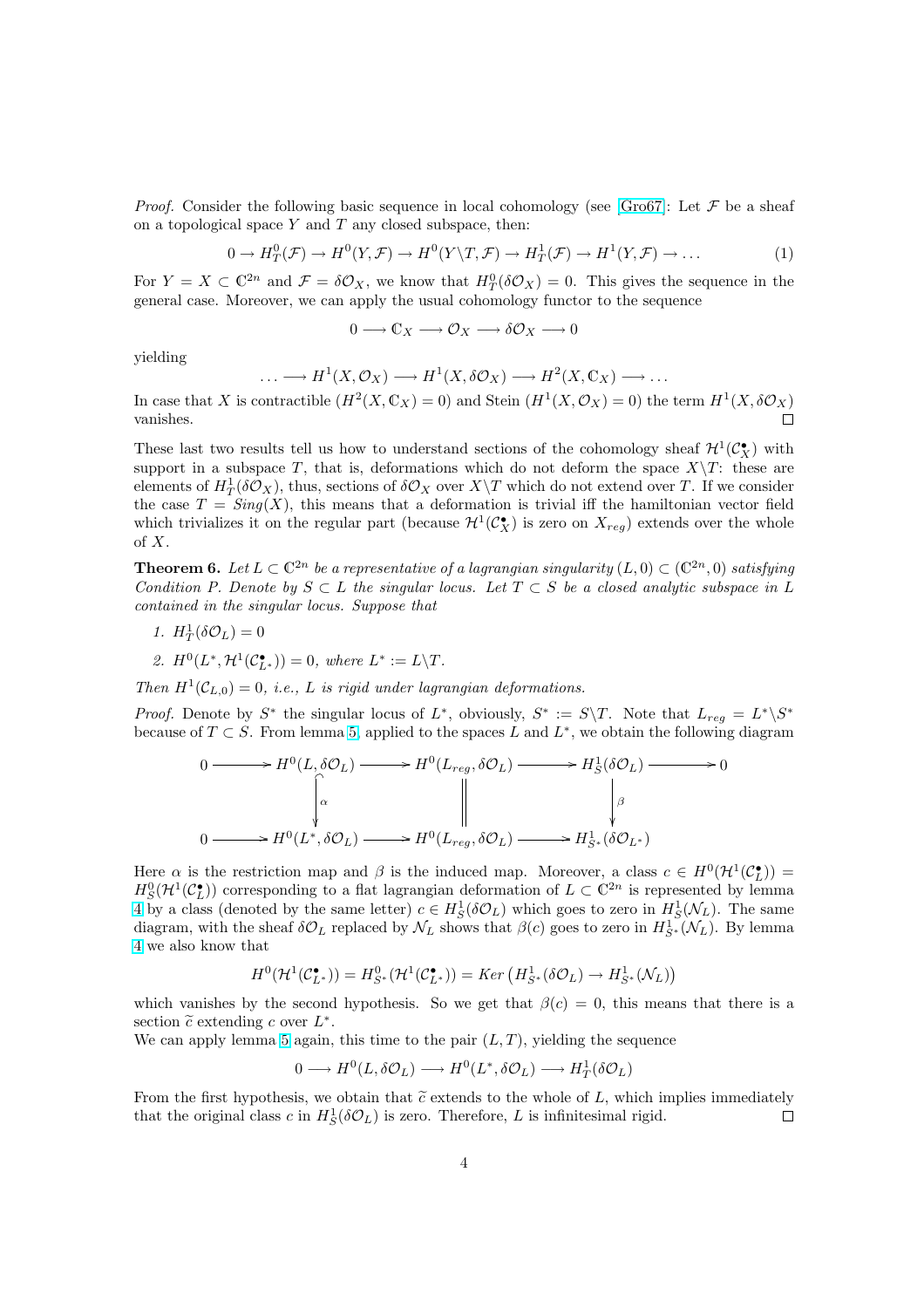<span id="page-4-0"></span>Using lemma 4, the first condition implies in particular that  $H_T^0(\mathcal{H}^1(\mathcal{C}_L^{\bullet})) = 0$ , that is, there are no deformations deforming only T. This is of course weaker than the vanishing of  $H_T^1(\delta \mathcal{O}_L)$  but still sufficient: By the same argument as above, we see that the class  $\tilde{c} \in H_T^1(\delta \mathcal{O}_L)$  maps to zero in  $H^1_T(\mathcal{N}_L)$  thus defining an element in  $H^0_T(\mathcal{H}^1(\mathcal{C}_{L}^{\bullet}))$ . But in applications, we will rather prove that  $H_T^1(\delta \mathcal{O}_L) = 0$  $H_T^1(\delta \mathcal{O}_L) = 0$  $H_T^1(\delta \mathcal{O}_L) = 0$ , therefore, it is more natural to impose this condition than the vanishing of  $H^0_T(\mathcal{H}^1(\mathcal{C}_L^{\bullet})).$ 

In order to make use of these result, we have to find conditions that give  $H_T^1(\delta \mathcal{O}_L) = 0$  and  $H^0(\mathcal{H}^1(L^*, \mathcal{C}_{L^*}^{\bullet})) = 0.$  We start with the first group. It sits in the exact sequence

$$
\ldots \longrightarrow H^1_T(\mathcal{O}_L) \longrightarrow H^1_T(\delta \mathcal{O}_L) \longrightarrow H^2_T(\mathbb{C}_L) \longrightarrow \ldots
$$

so a sufficient condition is the vanishing of the groups  $H_T^1(\mathcal{O}_L)$  and  $H_T^2(\mathbb{C}_L)$ . Obviously,  $H_T^1(\mathcal{O}_L)$ is of analytic and  $H_T^2(\mathbb{C}_L)$  of topological nature.

**Lemma 7.** Let  $\dim(L) \geq 2$  and T be a closed subspace such that  $\text{depth}(\mathcal{O}_{L,0}) \geq 2+\dim(T)$ . Then  $H_T^1(\mathcal{O}_L)=0.$ 

Proof. The well-known relation between local cohomology and Ext leads to the statement that  $H^p_T(\mathcal{F}) = 0$  is equivalent to  $Ext^p_{\mathcal{O}_L}(\mathcal{G}, \mathcal{F}) = 0$  for any sheaf G with  $supp(\mathcal{G}) \subset T$ , see [Gro67], proposition 3.7. By the lemma of Ischebeck ([Mat89]),  $Ext^p_{\mathcal{O}_L}(\mathcal{G}, \mathcal{F}) = 0$  for all  $p < depth(\mathcal{F}) \dim(supp(\mathcal{G}))$ . So for  $\mathcal{F} = \mathcal{O}_L$  and  $supp(G) \subset T$  we obtain that  $H^1_T(\mathcal{O}_L) = 0$ .  $\Box$ 

The next step is to investigate the topological group  $H_T^2(\mathbb{C}_L)$ . First it follows from the se[quence](#page-10-0) 1 that in case that L is contractible (e.g, for a r[epresent](#page-10-0)ative of a germ  $(L, 0)$ ), we have  $H_T^2(\mathbb{C}_L)$  =  $H^1(L\backslash T, \mathbb{C}_L)$ . The following lemma lists some cases where the first homology of  $L\backslash T$  is zero.

**Lemma 8.** We consider a general situation of a germ  $(X, 0)$  of a complex space.

1. Consider the normalization

 $n : \widetilde{X} \longrightarrow X$ 

and suppose that  $\widetilde{X}$  is smooth. Let T a subspace of codimension at least two such that n induces an homeomorphism from  $\widetilde{X}\backslash\widetilde{T}$  to  $X\backslash T$ , where  $\widetilde{T} := n^{-1}(T)$ . Then  $H^1(X\backslash T, \mathbb{C})$ vanishes.

- 2. Let  $(X, 0)$  be a rational normal surface singularity and  $T = Sing(X) = \{0\}$ . Then we also have  $H^1(X \backslash T, \mathbb{C}) = 0$ .
- 3. Suppose that  $X$  is a complete intersection and  $T$  a closed subspace of codimension at least three which contains  $Sing(X)$ , then  $H^1(X \backslash T, \mathbb{C}) = 0$ .

*Proof.* 1. This is obvious since  $\widetilde{X}\backslash\widetilde{T}$  is simply connected and homeomorphic to  $X\backslash T$ .

- 2. It is known that the link M of  $(X, 0)$  is a deformation retract of  $X\$ T. On the other hand, for rational singularities the group  $H^1(M, \mathbb{Z})$  is torsion (see, e.g., [Bri68]), so that  $H^1(X \backslash T, \mathbb{C})$ is zero.
- 3. This can be found in [Gre75] or [Loo84]. We sketch the argument: First it follows from a result on the depth of the modules of differential forms on X t[hat](#page-10-0)

$$
H^1(\Omega^\bullet_{X,0},d)\cong H^1(\Gamma(X\backslash T,\Omega^\bullet_{X\backslash T}),d)
$$

The same reasoning sh[ows \(us](#page-10-0)ing [also the](#page-10-0) two spectral sequences for the hypercohomology of a sheaf complex) that  $H^1(\Gamma(X\ Y, \Omega^{\bullet}_{X\ Y}), d) \cong H^1(X\ Y, \mathbb{C})$ . By an analytic argument, one can show that the de Rham complex of  $X$  is exact in degree one. This yields immediately that  $H^1(X \backslash T, \mathbb{C}) = 0$ .

 $\Box$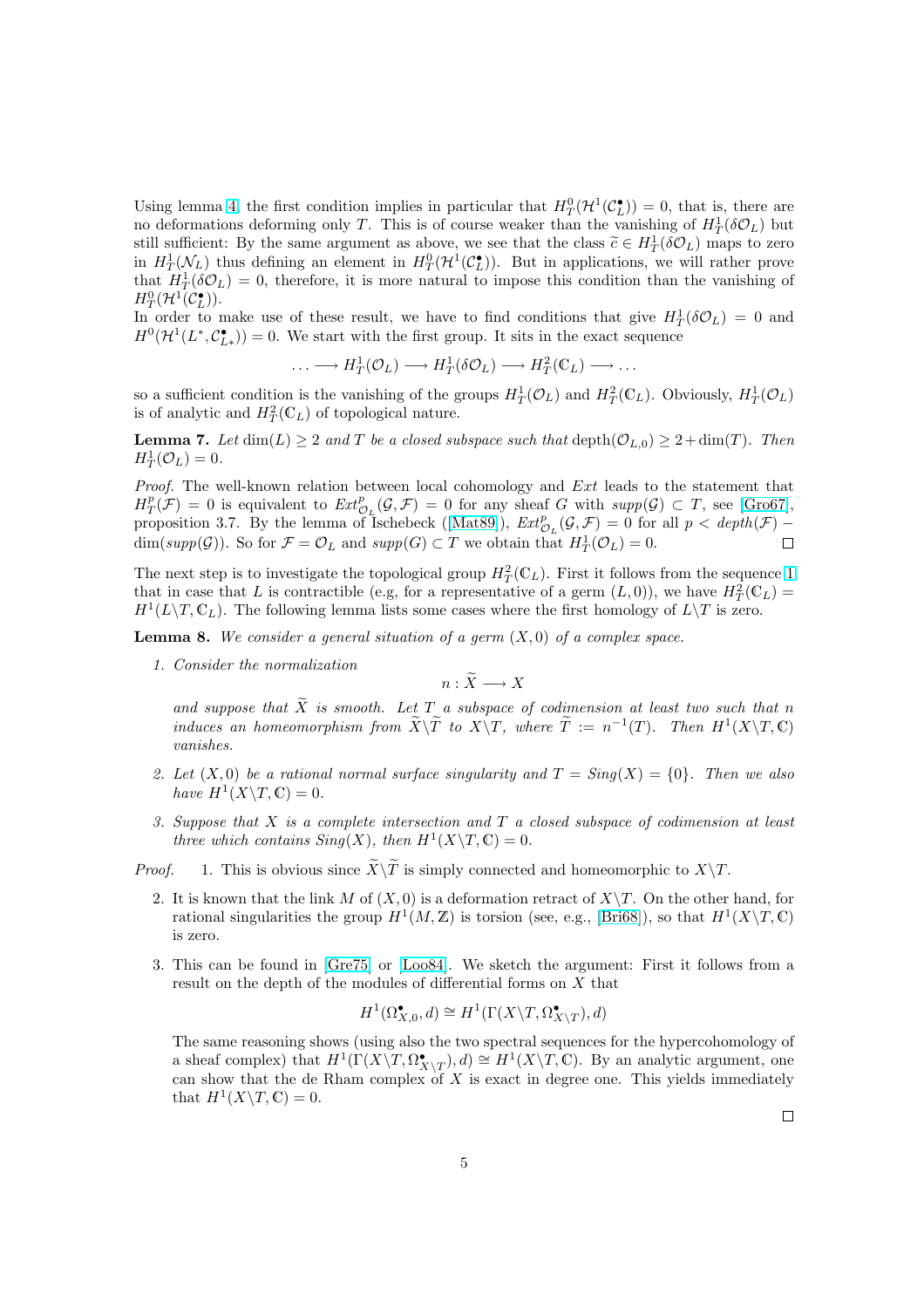<span id="page-5-0"></span>Combining the last two lemmas, we get conditions for  $H_T^1(\delta \mathcal{O}_L)$  to be zero. Whenever this is the case, a lagrangian deformation of the germ  $(L, 0)$  comes (if it exists) from a deformation of a transversal slice at a point  $p \in L \backslash T$ . If we know that there are no such deformations, we can conclude that  $L$  is rigid. This enables us for example to show that any lagrangian rational triple point in  $\mathbb{C}^4$  is rigid. As a further consequence, we obtain from the third part of the last lemma that lagrangian complete intersection singularities L with  $\text{codim}(Sing(L)) > 2$  are rigid. However, as we will see in the last section, such objects simply do not exist.

# 4 Applications

We will use the theorem from the last section to prove rigidity under lagrangian deformations of a number of examples including the so-called open swallowtails. Givental introduces these varieties in [Giv95] as subvarieties of certain jet spaces in order to obtain normal form results for systems of partial differential equations. All examples studied in that paper are obtained using generating functions of special type. Recall that for any function germ  $F$  defined on a product of two smooth spaces  $B \times X$  such that the restriction f of F to  $\{0\} \times X$  defines a function germ with isolated cri[tical po](#page-10-0)ints, one can define (choosing coordinates  $(x_1, \ldots, x_k)$  on X and  $(q_1, \ldots, q_n)$  on B)

$$
Lag(F) := \{(p,q) \in T^*B \mid \exists x \in X \; (\partial_{x_i} F)(x,q) = 0 \; ; \; p_i = \partial_{q_i} F \; ; \; \forall i\} \subset T^*B
$$

It is well known that  $Lag(F)$  is a lagrangian subvariety in  $T^*B$ . Moreover, the generating function also gives rise to a legendrian variety in  $\mathbb{C}^{2n+1}$  (with coordinates  $(u, \mathbf{p}, \mathbf{q})$  and the standard contact structure  $u - \mathbf{p} d\mathbf{q}$ , simply by setting  $u = F(x, q)$ . The front of the lagrangian resp. legendrian variety is the image of the projection to the  $(u, \mathbf{q})$ -space.

On the other hand, the space of polynomials

$$
\mathcal{P}_{2n+1} = \left\{ t^{2n+1} + \frac{a_1}{(2n-1)!} t^{2n-1} + \frac{a_2}{(2n-2)!} t^{2n-2} + \dots + a_{2n} \right\}
$$

carries a natural symplectic structure related to the representation theory of  $sl_2$ . The subvariety consisting of all polynomials having a root of multiplicity at least  $n + 1$  is lagrangian and appears as generic singularity of the so-called "obstacle problem" ([Giv88]). It is called *n*-dimensional open swallowtail and was denoted  $\Sigma_n$  in [SvS03]. We will see that it can be described using generating functions. More precisely, let  $g_n(x,q) := x^{n+1} + q_1 x^{n-1} + \ldots + q_n$  and set  $F_{n,k}(x,q) :=$  $\sum_{n=0}^{\infty} g_n(s,q)^{k+1}ds$ . Denote by  $\Sigma_{n,k}$  the lagrangian subspace  $Lag(F_{n,k}) \subset \mathbb{C}^{2n}$  and by  $\Lambda_{n,k}$  its front. The following lemma, extracted from [Giv88] and [G[iv95\], d](#page-10-0)escribes the geometry of the singularities  $\Sigma_{n,k}$  (and of its front  $\Lambda_{n,k}$ ). So[me of t](#page-11-0)hese facts are needed later to apply our rigidity theorem.

**Lemma 9.** 1. Denote by  $\mathcal{P}_{m,n}$  the space of polynomials of degree  $(k+1)(n+1)+1$  with fixed highest coefficient, sum of roots equal to [zero a](#page-10-0)nd  $n + 1$  [crit](#page-10-0)ical points of multiplicity  $k + 1$ , i.e., all polynomials of the form

$$
p_{q_1,...,q_n,u}(s) = \int_0^x g_n(s,q_1,...,q_n)^{k+1} ds - u
$$

The front  $\Lambda_{n,k}$  of the lagrangian singularity  $\Sigma_{n,k}$  is isomorphic to the hypersurface of polynomials in  $\mathcal{P}_{n,k}$  with multiple roots (such a root has automatically multiplicity at least  $k+2$ ).

2. A smooth normalization of  $\Sigma_{n,k}$  is given by the map

$$
\begin{array}{rcl}\nn : (C^n, 0) & \longrightarrow & (\Sigma_{n,k}, 0) \\
(x, q_1, \dots, q_{n-1}) & \longmapsto & (q_1, \dots, q_n, p_1, \dots, p_n)\n\end{array}
$$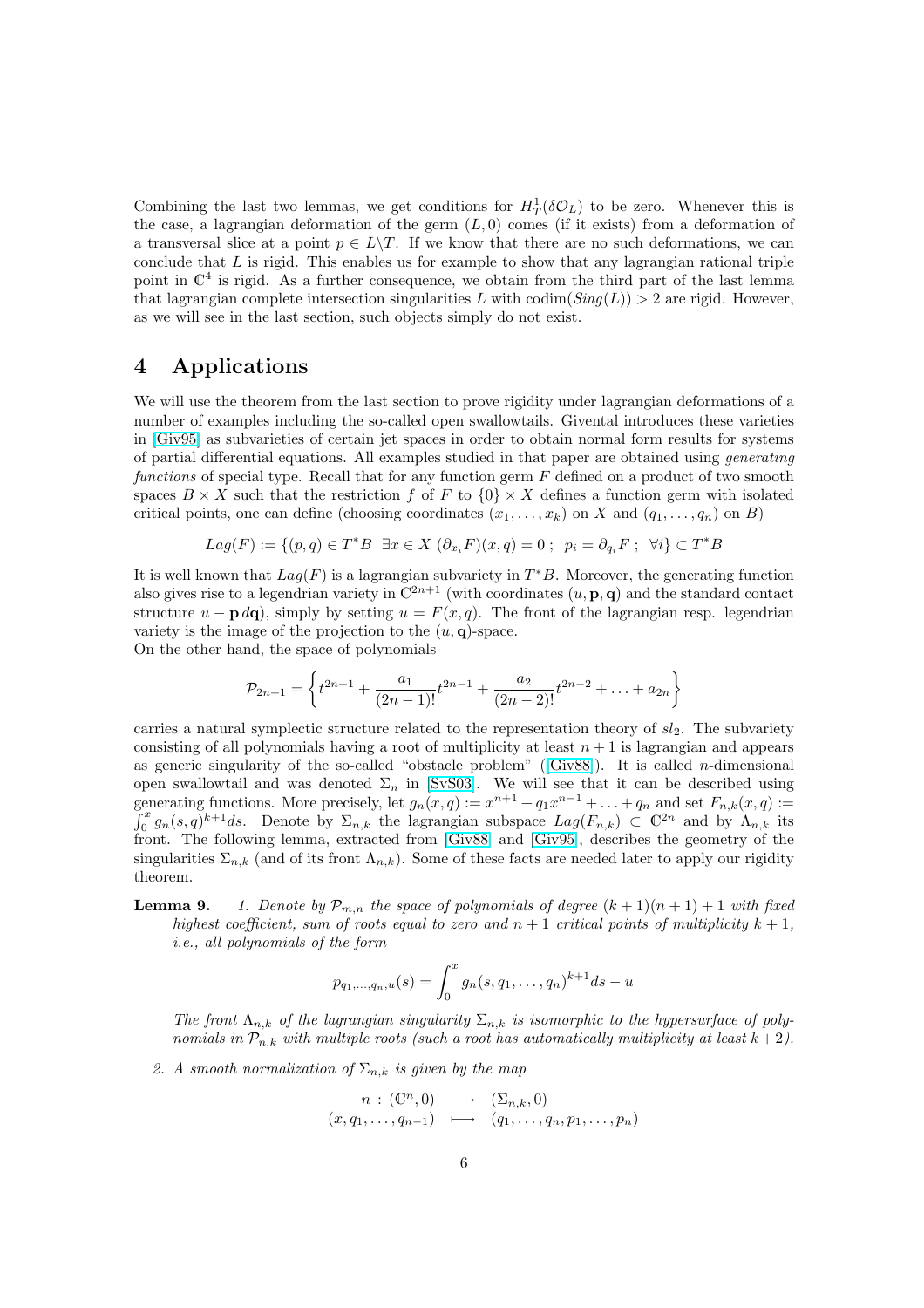here  $q_n = x^{n+1} + \sum_{i=1}^{n-1} q_i x^{n-i}, p_i := \partial_{q_i} F_{n,k}.$ 

- 3. The variety  $\Sigma_{n,1}$  is isomorphic to the n-dimensional open swallowtail  $\Sigma_n$ .
- 4.  $(\Sigma_{n,k},0)$  is Cohen-Macaulay.
- *Proof.* 1. This is almost a tautology: The front  $\Lambda_{n,k}$  is the graph of the generating function  $F_{n,k}$ , seen as a multi-valued function (with  $n+1$ -sheets) on the base B. For any point  $\mathbf{q} = (q_1, \ldots, q_n) \in B$ , let  $\lambda_1, \ldots, \lambda_{n+1}$  be the zeros of  $g_n^{k+1}$ . Then the  $n+1$  points of  $\Lambda_{n,m}$ lying over **q** correspond to the elements  $p_{(\mathbf{q},u)} \in \mathcal{P}_{n,k}$  with  $u = F(\lambda_i, \mathbf{q})$ . Obviously,  $\lambda_i$  is a zero of  $p_{(\mathbf{q},u)}$  and of its derivative, so belongs to the discriminant in  $\mathcal{P}_{n,k}$ .
	- 2. The map  $n$  is generically one to one and therefore the normalization.
	- 3. We will see that  $\mathcal{O}_{\Sigma_n,0}$  and  $\mathcal{O}_{\Sigma_{n,1},0}$  can be identified as subalgebras of their respective (smooth) normalization. Following [Giv88], the normalization of  $\Sigma_n$  is given by the following map

$$
\varphi : \widetilde{\Sigma}_n \cong \mathbb{C}^n \longrightarrow \Sigma_n \subset \mathcal{P}_{2n+1}
$$
  
 $(x, a_1, \dots, a_{n-1}) \longrightarrow (t-x)^{n+1} \cdot (t^n + b_1 t^{n-1} + \dots + b_{n-1})$ 

where  $b_i \in \mathcal{O}_{\tilde{\Sigma}_n,0}$  are chosen such t[hat the](#page-10-0) coefficient of  $t^{2n+1-i}$  in the polynomial  $\varphi(x,\mathbf{a})$  is precisely  $a_i/(2n+1-i)!$  for  $i=1,\ldots,n-1$  (in particular,  $b_1=(n+1)t$ ). Then we get

$$
\mathcal{O}_{\Sigma_n,0} = \left\{ f \in \mathbb{C}\{t,a_1,\ldots,a_{n-1}\} \mid f = \int_0^x Q(s,\mathbf{a}) F_n(s,\mathbf{a}) ds + C(\mathbf{a}) \right\}
$$

On the other hand, it is shown in [Giv95] that

$$
\mathcal{O}_{\Sigma_{n,k},0} = \left\{ f \in \mathbb{C}\{x,q_1,\ldots,q_{n-1}\} \mid f = \int_0^x \Phi(s,\mathbf{q})g_n(s,q)^k ds + Q(\mathbf{q}) \right\}
$$

So  $\mathcal{O}_{\Sigma_{n,1},0} \cong \mathcal{O}_{\Sigma_n,0}.$ 

4. One has to show that the finite analytic mapping  $(\Sigma_{n,k}, 0) \to (B, 0)$  makes  $\Sigma_{n,k}$  into a free  $\mathcal{O}_{B,0}$ -module of rank  $n + 1$ . This is done in [Giv95] (for  $k = 1$ , this map is simply *n*-fold differentiation). Then the statement follows.

 $\Box$ 

From the first point of the lemma, we deduce

Lemma 10. Let

$$
\{0\} \subset \Sigma_{n,k}^{(1)} \subset \ldots \subset \Sigma_{n,k}^{(n-1)} \subset \Sigma_{n,k}^{(n)} = \Sigma_{n,k}
$$

be the canonical stratification with  $\dim(\Sigma_{n,k}^{(k)}) = k$  (Condition P). Let  $p \in \Sigma_{n,k}^{(i)} \backslash \Sigma_{n,k}^{(i-1)}$ , then we have  $(\Sigma_{n,k}, p) \cong (\Sigma_{n-i,k}, 0) \times (\mathbb{C}^i, 0).$ 

*Proof.* That  $\Sigma_{k,n}$  locally decomposes into a product of a lagrangian variety and a smooth germ is a general fact (this is the essential ingredient in the proof of theorem 3, see [SvS03] and [Sev03]). We only need to show that the transversal section is precisely  $(\Sigma_{n-i,k}, 0)$ . First it is obviously sufficient to do the case  $i = n - 1$ . For this, we will show that the transversal singularity of the front  $\Lambda_{n,k}$  is  $\Lambda_{n-1,k}$ . This follows directly from the description of the front given as discriminant in the polynomial space  $\mathcal{P}_{n,k}$ . A general polynomial P in this space c[an](#page-1-0) be [written](#page-11-0) in th[e form](#page-11-0)

$$
\int_0^x (s-\lambda)^{k+1}(s-\mu)^{k+1}(s^{n-1}+(\lambda+\mu)s^{n-2}+q_1's^{n-3}\ldots+q_{n-2}')^{k+1}ds
$$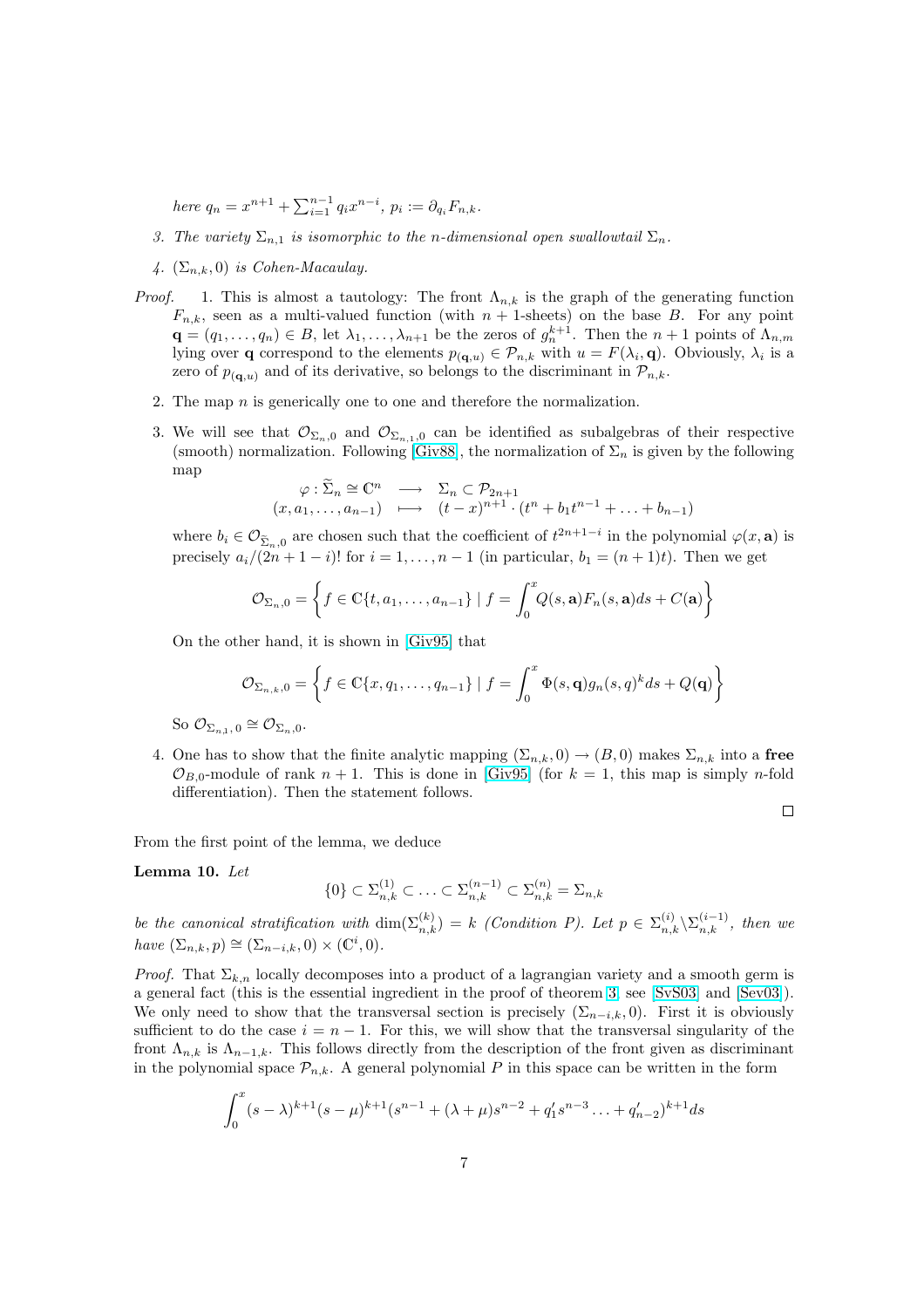with the additional condition that there is a common zero of P and its derivative. If  $\lambda = \mu$ , then the polynomial P represents a point  $\tilde{p} \in \Lambda_{n,k}$  corresponding to the point  $p \in \Sigma_{n,k}$  from above. A transversal section at  $\tilde{p}$  is given (in appropriate local coordinates) by setting  $\lambda = \text{const}$  and by translating the argument. Therefore, in a neighborhood of  $\tilde{p}$  a point of such a transversal section translating the argument. Therefore, in a neignborhood of p a point of such a transversal section<br>is represented as  $\int_0^x (s-\mu)^{k+1}(s^{n-1}+\mu s^{n-2}+\tilde{q}_1s^{n-3}\ldots+\tilde{q}_{n-2})^{k+1}ds$ , that is, corresponds to a point in  $\Lambda_{n-1,k} \subset \mathcal{P}_{n-1,k}$ .  $\Box$ 

In [SvS03], an algorithm to calculate  $H^1(\mathcal{C}_{L,0}^{\bullet})$  for quasi-homogenous lagrangian surface singularities was described. For the spaces  $\Sigma_{2,k}$  one obtains by computer calculation

**Lemma 11.**  $H^1(\mathcal{C}^\bullet_{\Sigma_{2,k},0}) = 0$  for  $k = 2,3,4,5$ . In these cases, as in the examples studied in [SvS03] the [spectra](#page-11-0)l numbers of the local system  $\mathcal{H}^1(\mathcal{C}_L^{\bullet})_{|Sing(L)}$  (for  $L = \Sigma_{2,k}$ ) have a symmetry property.

For higher  $k$  the computation is possible in the same way and limited only by computer power. Conjecturally, all  $\Sigma_{2,k}$  are rigid. For all k such that  $\Sigma_{2,k}$  is rigid, we can use theorem 6 to [obtain.](#page-11-0)

**Theorem 12.** Suppose that for fixed k, the lagrangian singularity  $(\Sigma_{2,k},0) \subset (\mathbb{C}^4,0)$  is rigid. Then for all  $n > 2$   $(\Sigma_{n,k}, 0) \subset (\mathbb{C}^{2n}, 0)$  is rigid.

Corollary 13. All open swallowtails of dimension greater one are rigid lagra[ng](#page-3-0)ian singularities.

*Proof of the theorem.* We do induction on n. For  $n = 2$ , we are done by hypothesis. Otherwise, we know that for  $p \in \sum_{n,k}^{(1)} \setminus \{0\}$ , there is a decomposition  $(\sum_{n,k}, p) \cong (\sum_{n-1,k}, 0) \times (\mathbb{C}, 0)$  and moreover,  $H^1(\mathcal{C}^{\bullet}_{\Sigma_{n,k},p})\cong H^1(\mathcal{C}^{\bullet}_{\Sigma_{n-1,k},0}).$  This last group is zero by the induction hypothesis. This implies that for  $T = \{0\} \subset \Sigma_{n,k}$ , we have  $H^0(\Sigma_{n,k} \backslash T, \mathcal{H}^1(\mathcal{C}_{\Sigma_{n,k} \backslash T}^{\bullet})) = 0$ . The second point we need to check in order to apply theorem 6 is the vanishing of  $H^1_T(\delta \mathcal{O}_{\Sigma_{n,k}})$ . We use lemma 7: We need that T is of codimension at least two and that depth $(\mathcal{O}_L) > \dim(T) + 2$  which is obviously satisfied in view of the last point of lemma 9. Moreover, the second statement of this lemma gives smoothness of the normalization of  $(\Sigma_{n,k}, 0)$ , so that the second (topological) condition of lemma 7 is also satisfied. Therefore,  $H_T^1(\delta \mathcal{O}_{\Sigma_{n,k}}) = 0$  $H_T^1(\delta \mathcal{O}_{\Sigma_{n,k}}) = 0$  $H_T^1(\delta \mathcal{O}_{\Sigma_{n,k}}) = 0$ . Now we can apply theorem 6, which proves [rig](#page-4-0)idity of  $\Sigma_{n,k}$ .  $\Box$ 

Remark: As explaine[d i](#page-5-0)n detail in [Sev03], the base space of a semi-universal unfolding of a hypersurface singularity with non-degenerate intersection form carries a natural sy[mp](#page-4-0)lectic structure provided that its Milnor number is even. This applies in [par](#page-3-0)ticular to irreducible plane curve singularities. There is a distinguished subspace called  $\delta$ -constant strata, corresponding to deformations of the curve coming from deformatio[ns of it](#page-11-0)s normalization (more precisely, the normalization of the δ-constant stratum is the semi-universal deformation of the normalization of the curve, see [Tei80], [DH88] or [FGvS99]). It follows from [VG82] that the  $\delta$ -constant stratum is a lagrangian singularity. For the  $A_n$ -series, with n even, we get precisely the open swallowtails  $\Sigma_{n,1}$ . This leads us to the following conjecture.

**Conjecture 14.** Let  $(C, 0) \subset (C^2, 0)$  be an irreducible plane curve singularity, defined by a holo[morph](#page-11-0)ic [functio](#page-10-0)n  $f \in \mathcal{O}_{\mathbb{C}^2,0}$ . Let  $F \in \mathcal{O}_{\mathbb{C}^2 \times \mathbb{C}^{\mu},0}$  [be its](#page-11-0) semi-universal unfolding. Then the germ of the  $\delta$ -constant stratum  $(B^{\delta}, 0) \subset (\mathbb{C}^{\mu}, 0)$  is a rigid lagrangian singularity.

Let us remark that the only missing piece in the proof of this conjecture is the last point of lemma 9: It is not known in general whether  $B^{\delta}$  is Cohen-Macaulay.

## 5 Lagrangian complete intersections

[T](#page-5-0)he perversity condition mentioned in the introduction involves the study of the local cohomology of the lagrangian de Rham complex. For that reason, it is quite natural to include it here. It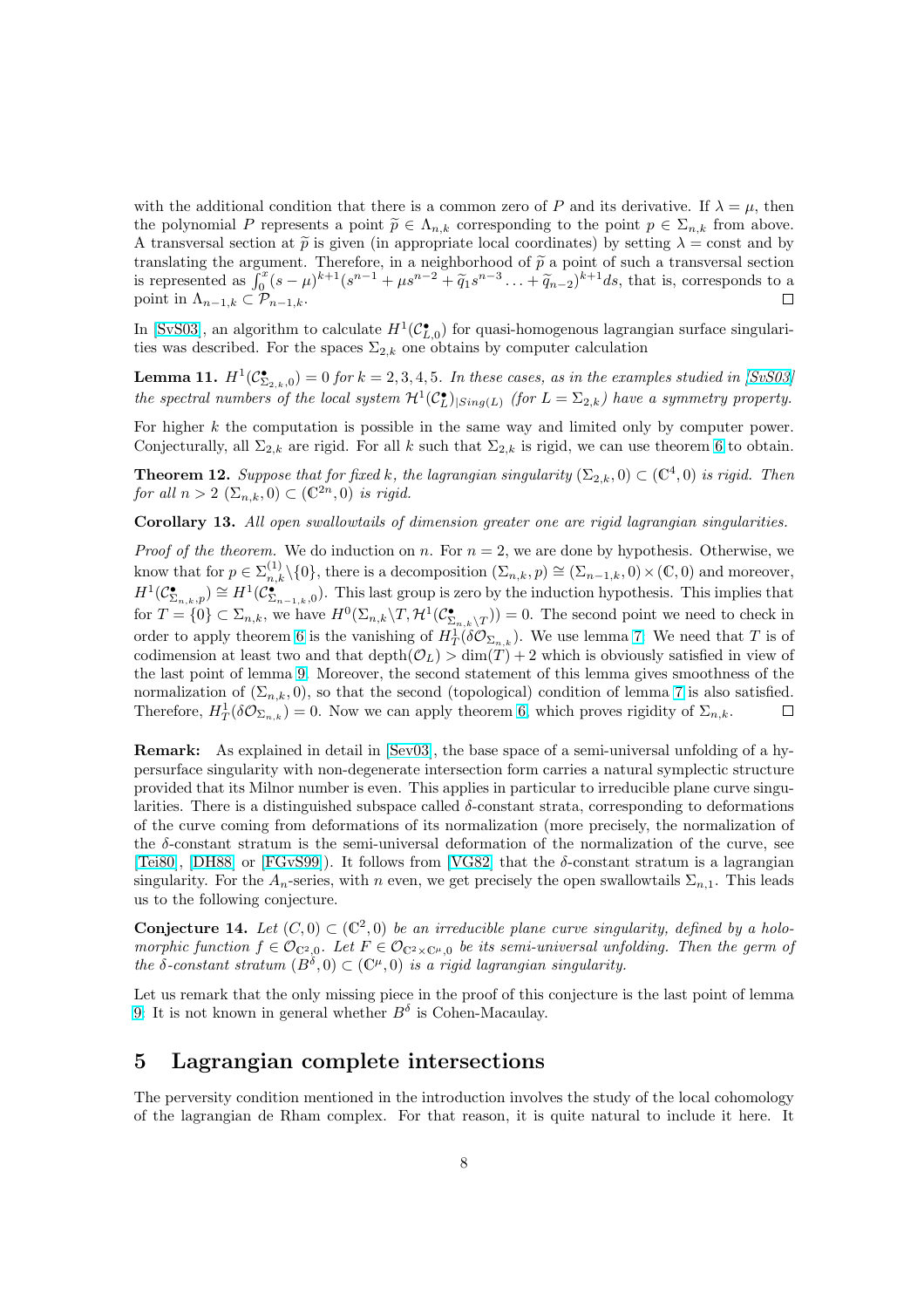turns out that a positive answer to this problem is possible in the case of lagrangian complete intersections. Let us first recall what it means for a complex to be perverse. Consider a, say, complex space X of dimension n and a sheaf complex  $\mathcal{K}^{\bullet}$  on X (we suppose for simplicity that it is concentrated in non-negative degrees). Then there are two condition, called first and second perversity conditions. The first one states that

$$
\dim supp(\mathcal{H}^i(\mathcal{K}^{\bullet})) \leq n - i
$$

for all  $i \leq 0$ . The second one (also called co-support condition) involves the derived functor  $\mathbb{R}\Gamma_T$ (seen as functor in the derived category), where  $T$  is a closed analytic subspace in  $X$ . It states that

$$
\dim supp(\mathbb{R}^q \Gamma_T(\mathcal{K}^\bullet)) < \dim(T)
$$

for any such T and for all  $i \in \{0, \ldots, n - \dim(T) - 1\}$ . We also recall the spectral sequence with  $E_2$ -term  $\mathcal{H}^p(\mathcal{H}_T^q(\mathcal{K}^{\bullet}))$  which converges to  $\mathbb{R}^{p+q} \Gamma_T^r(\mathcal{K}^{\bullet})$ . Now consider the case  $\mathcal{K}^{\bullet} = \mathcal{C}^{\bullet}$ .

**Theorem 15.** Let  $L \subset \mathbb{C}^{2n}$  be a representative of a lagrangian complete intersection singularity. Then the complex  $C_{L}^{\bullet}$  is perverse.

Proof. The first condition is easily verified using the decomposition of a lagrangian variety around a point of non-maximal embedding dimension (this has already been done in [SvS03]).

Consider the above spectral sequence. L is a complete intersection, therefore, the conormal module and hence the modules  $\mathcal{C}_L^p$  are locally free. In particular,  $\text{depth}(\mathcal{C}_L^p) = n$ . By the lemma of Ischebeck (see the proof of lemma 7), we have that  $\mathcal{H}_T^q(\mathcal{C}_L^p) = 0$  for all  $q' < n - \dim(T)$ . This implies the vanishing of the corresponding local hypercohomology  $\mathbb{R}^q \Gamma_T(\mathcal{C}_{L}^{\bullet})$ , as required.  $\Box$ 

**Corollary 16.** Let L be lagrangian with  $\dim(L) \leq 3$  and  $\text{depth}(L) \geq 2$ . Then  $C_{L}^{\bullet}$  is perverse.

*Proof.* The proof of the [las](#page-4-0)t theorem shows that whenever we have a vanishing of  $\mathcal{H}^q(\mathcal{C}_L^p)$ , we get vanishing of the hypercohomology. But there is a general statement (see, e.g., [Sch71]) that for a space X of depth at least two, sheaves of type  $\mathcal{H}om_{\mathcal{O}_X}(\mathcal{F}, \mathcal{O}_X)$  are of depth at least two. Up to dimension three, this vanishing result is sufficient for the co-support condition to be satisfied.  $\Box$ 

The natural question whether there exist examples of lagrangian singularities [with n](#page-11-0)on-perverse lagrangian de Rham complex is still open. If one looks at the open swallowtail  $\Sigma_4 \subset \mathcal{P}_9 \cong \mathbb{C}^8$ , it would be sufficient to have  $\text{depth}(\mathcal{N}_{\Sigma_2}) = 2$  in order to get a counterexample, but we were not able to compute this depth.

We remark that the co-support condition simplifies due to the decomposition principle as follows: Let  $\{0\} = L^{(0)} \subset L^{(1)} \subset \ldots \subset L^{(n)} = L$  be the canonical stratification. Then it is sufficient to show the co-support condition only for subspaces  $T = L^{(i)}$ . Moreover, if we can show that for all i and all  $q \in \{0, \ldots, n-i-1\},\$ 

$$
supp(\mathbb{R}^q\Gamma_{L^{(i)}}(\mathcal{C}_L^{\bullet})) \subset L^{(i-1)}
$$

(where  $L^{(-1)} := \emptyset$ ), then we are done by "Condition P". This amounts to show that for  $p \in$  $L^{(i)}\setminus L^{(i-1)}$ , the stalk  $\mathbb{R}^q\Gamma_{L^{(i)}}(\mathcal{C}_{L}^{\bullet})_p$  is zero. But we know that  $(L,p) \cong (L',p') \times (\mathbb{C}^i,0)$  with  $p' \in L^{(0)}$  and that  $C^{\bullet}_{L,p}$  is quasi-isomorphic to  $\pi^{-1}C^{\bullet}_{L',p'}$  (with  $\pi:(L,p) \to (L',p')$  the projection). Therefore

$$
\mathbb{R}^q \Gamma_{L^{(i)}}(\mathcal{C}_L^{\bullet})_p = \mathbb{R}^q \Gamma_{L^{(i)}}(\pi^{-1} \mathcal{C}_{L'}^{\bullet})_p = \mathbb{R}^q \Gamma_{L^{(0)}}(\mathcal{C}_{L'}^{\bullet})_{p'}
$$

So if we know for a class of lagrangian singularities that the transversal slices also belongs to this class (as, e.g., for complete intersections), it suffices to show that  $\mathbb{R}^q\Gamma_{\{0\}}(\mathcal{C}_L^{\bullet})=0$  for all  $0 \leq q < n$ for all  $L$  in this class.

We add here a statement giving a partial answer to a question on the singular locus of lagrangian complete intersections.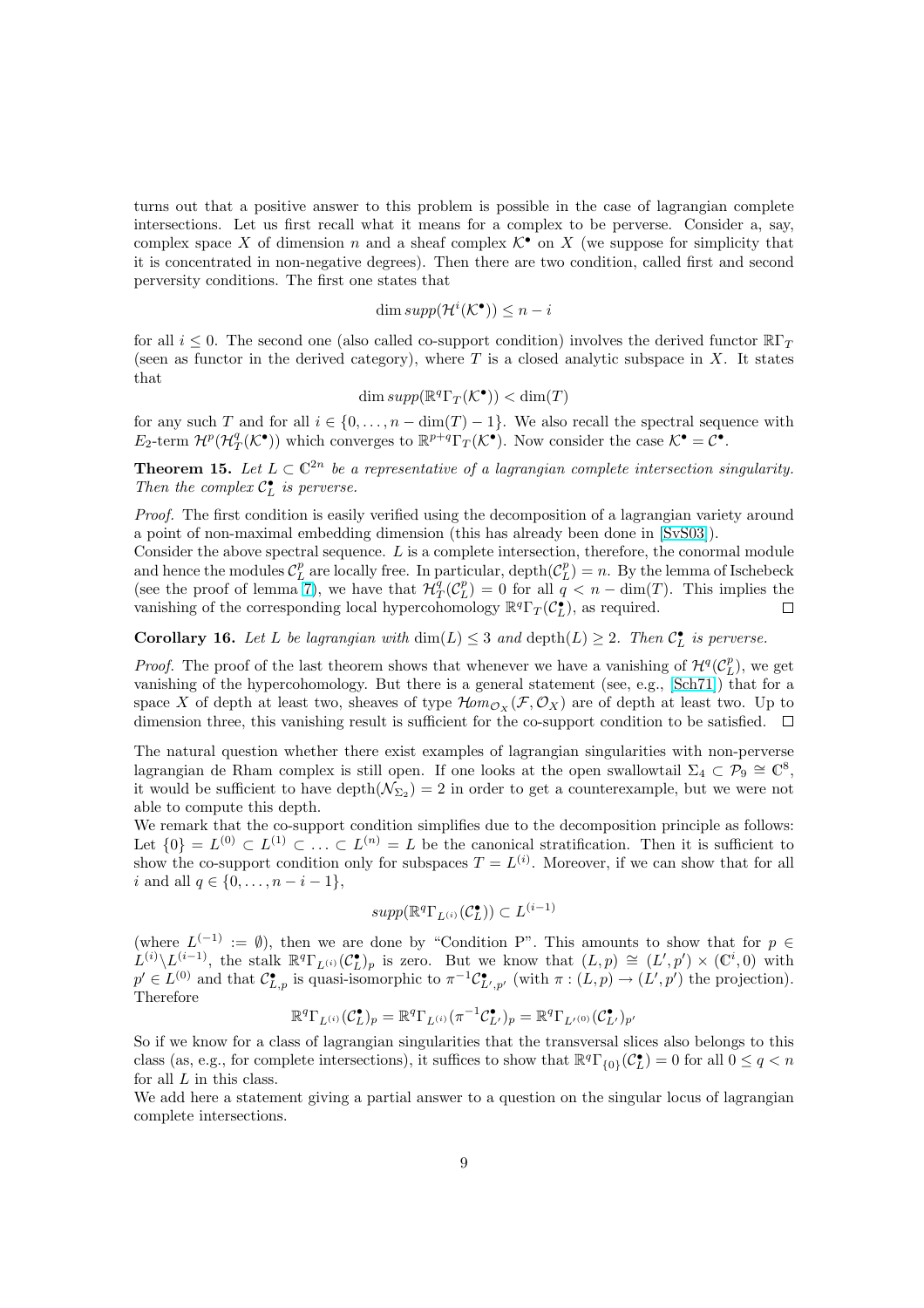**Theorem 17.** Let  $(L, 0) \subset (\mathbb{C}^{2n}, 0)$  be a lagrangian complete intersection singularity such that  $\text{codim}(Sing(L)) \geq 2$ . Then the tangent module  $\Theta_{L,0}$  is free.

*Proof of the theorem.* Let  $I \subset \mathcal{O}_{\mathbb{C}^{2n},0}$  be the defining ideal of  $(L, 0)$ . From [SvS03], we have the following diagram

$$
I/I^2 \longrightarrow \Omega_{\mathbb{C}^{2n},0}^1 \otimes \mathcal{O}_{L,0} \longrightarrow \Omega_{L,0}^1 \longrightarrow 0
$$
  
\n
$$
\downarrow^{\alpha} \qquad \qquad \downarrow^{\alpha} \qquad \qquad \downarrow^{\alpha} \qquad \qquad \downarrow^{\alpha}
$$
  
\n
$$
0 \longrightarrow \Theta_{L,0} \longrightarrow \Theta_{\mathbb{C}^{2n},0} \otimes \mathcal{O}_{L,0} \longrightarrow N_{L,0} \longrightarrow T_{L,0}^1 \longrightarrow 0
$$

where  $\alpha$  and  $\tilde{\alpha}$  are isomorphisms on  $L_{req}$ . By the snake lemma,  $Coker(\alpha) \cong Ker(\tilde{\alpha})$ . We know that  $N_{L,0}$  is torsion free and that the kernel of  $\tilde{\alpha}$  is concentrated on the non-smooth locus, hence,  $Coker(\alpha) \cong Tors(\Omega^1_{L,0})$ . Now if L is a complete intersection then it follows from [Gre75] that  $\Omega^p_{L,0}$ is torsion free for all  $p < \text{codim}(Sing(L))$ , in particular,  $\Omega_{L,0}^1$  is torsion free under the hypotheses of the theorem. This shows that  $\alpha$  is surjective. For a complete intersection,  $I/I^2$  is free and  $I/I^2 \to \Omega^1_{\mathbb{C}^{2n},0} \otimes \mathcal{O}_{L,0}$  is injective. Therefore,  $\Theta_{L,0} \cong I/I^2$  is free.  $\Box$ 

From the freeness of  $\Theta_{L,0}$  one would like to conclude that  $(L, 0)$  is in fact smooth. This is the celebrated Zariski-Lipman-conjecture.

> Let  $R$  be an analytic  $C$ -algebra such that the  $R$ -module  $\Theta_R := Der_{\mathbb{C}}(R,R)$  is free. Then R is smooth.

This conjecture is proved in a number of cases. The first case is the graded one, due to Platte [Pla78], starting from a proof in the algebraic case by Hochster, [Hoc75], [Hoc77].

**Lemma 18.** Let A be a positively graded analytic algebra, that is, there is  $E \in \Theta_A$  such that the maximal ideal  $\mathbf{m}_A$  is generated by elements  $x_i$  with  $E(x_i) = w(i)$ , where  $w(i) \in \mathbb{N}_{>0}$ . If  $\Theta_A$  is a [free](#page-11-0) A-module, then A is regular.

If R is not graded, one has to use rather different techniques. The following lemma ( $[SS85]$ ) relates the Zariski-Lipman conjecture with the question of extendability of differential forms on  $R$  to its resolution.

**Lemma 19.** Let  $(X, 0)$  the germ of an analytic space X. Consider a resolution  $\pi : \widetilde{X} \to X$  with  $\pi_*\Theta_{\tilde X}\cong \Theta_X$ . Let  $U:=X\backslash Sing(X)$ . If the natural morphism  $\Omega_{\tilde X}\to \pi^*\Omega_U$  is surject[ive, th](#page-11-0)en X is smooth if  $\Theta_X$  is locally free.

*Proof.* The idea is simply that a basis  $\theta_1, \ldots, \theta_n$  of  $\Theta_X$  gives rise to vector fields on  $\tilde{\theta}_1, \ldots, \tilde{\theta}_n$  on X tangent to the exceptional locus E of the resolution. On  $\widetilde{X}\setminus E$ , there are independent forms  $\alpha_1, \ldots, \alpha_n$  dual to these vector fields which extends over E. This is a contradiction, as for any point  $p \in E$ , the vectors  $\theta_i(p)$  cannot be linearly independent, because  $\dim(E) < n$ , unless X is smooth.  $\Box$ 

In the quoted paper, the extendability of differential  $p$ -forms on isolated singularities is studied and the authors prove that any p-form with  $p < \dim(R) - 1$  is extendible. Flenner ([Fle88]) showed that more generally, for any space X, a p-form on  $X\setminus Sing(X)$  with  $p < \text{codim}(Sing(X)) - 1$  extends to a resolution  $\widetilde{X}$  of X. Therefore, one has

**Corollary 20.** Let R be any analytic algebra such that  $\text{codim}(Sing(R)) \geq 3$ [. Then](#page-10-0) the Zariski-Lipman conjecture is true.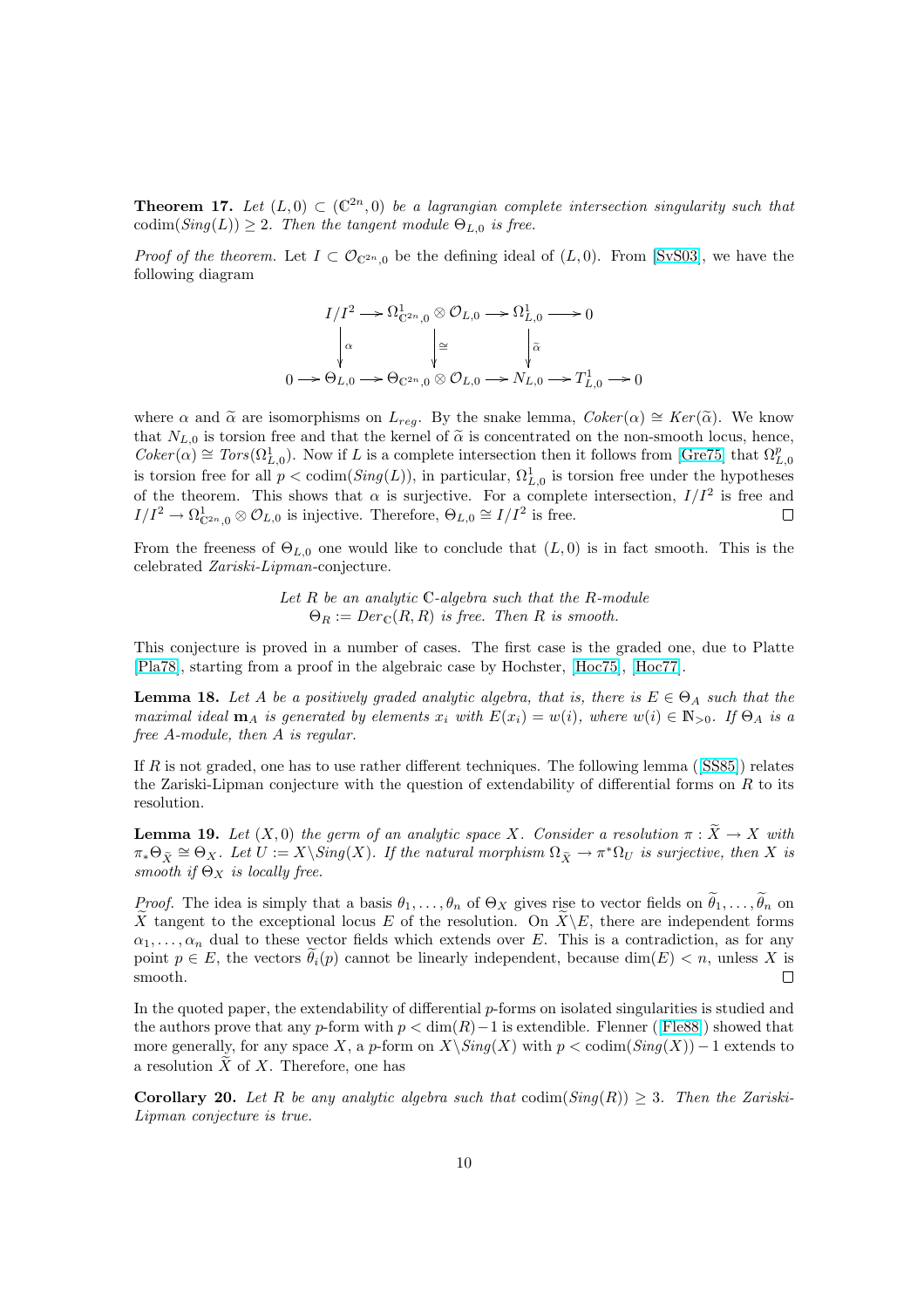<span id="page-10-0"></span>One of the sources of lagrangian singularities are Frobenius manifolds, where they arise as spectral covers of the multiplication on the tangent bundle. It was asked in [Her02], chapter 14, if there exist an isolated Gorenstein, hence complete intersection, lagrangian surface singularity. In the quasi-homogeneous case this is excluded by our theorem. The case of a non-quasi-homogenous lagrangian isolated complete intersection surface singularity remains open, because the Zariski-Lipman conjecture is unproven in this key case.

#### References

- [Arn82] V.I. Arnol'd, Lagrangian manifolds with singularities, asymptotic rays, and the open swallowtail., Funct. Anal. Appl. 15 (1982), 235–246.
- [Arn83] , Singularities of systems of rays, Russ. Math. Surv. 38 (1983), no. 2, 87–176.
- [Bri68] Egbert Brieskorn, *Rationale Singularitäten komplexer Flächen*, Invent. Math. 4 (1968), 336–358.
- [DH88] Steven Diaz and Joe Harris, Ideals associated to deformations of singular plane curves., Trans. Am. Math. Soc. 309 (1988), no. 2, 433–468.
- [FGvS99] B. Fantechi, L. Göttsche, and D. van Straten, Euler number of the compactified Jacobian and multiplicity of rational curves., J. Algebr. Geom. 8 (1999), no. 1, 115–133.
- [Fle88] Hubert Flenner, Extendability of differential forms on non-isolated singularities., Invent. Math. 94 (1988), no. 2, 317–326.
- [Giv88] Alexander B. Givental, Singular Lagrangian manifolds and their Lagrangian mappings, Itogi Nauki Tekh., Ser. Sovrem. Probl. Mat., Novejshie Dostizh. 33 (1988), 55–112, English translation: J. Soviet Math. 52.4 (1990), 3246-3278.
- [Giv95] , Whitney singularities of solutions of partial differential equations., J. Geom. Phys. 15 (1995), no. 4, 353–368.
- [Gre75] G.-M. Greuel, Der Gauß-Manin-Zusammenhang isolierter Singularit¨aten von vollständigen Durchschnitten., Math. Ann.  $214$  (1975), 235–266.
- [Gro67] A. Grothendieck, Local cohomology. A seminar given by A. Grothendieck, Harvard University, Fall 1961. Notes by R. Hartshorne., Lecture Notes in Mathematics, vol. 41, Springer-Verlag, 1967.
- [Her02] Claus Hertling, Frobenius Manifolds and Moduli Spaces for Singularities, Cambridge Tracts in Mathematics, vol. 151, Cambridge University Press, 2002.
- [Hoc75] Melvin Hochster, The Zariski-Lipman conjecture for homogeneous complete intersections., Proc. Am. Math. Soc. 49 (1975), 261–262.
- [Hoc77] , The Zariski-Lipman conjecture in the graded case., J. Algebra 47 (1977), 411– 424.
- [Loo84] E.J.N. Looijenga, *Isolated singular points on complete intersections.*, Lecture Note Series, vol. 77, Cambridge University Press, 1984.
- [Mat89] Hideyuki Matsumura, Commutative ring theory, Cambridge Studies in Advanced Mathematics, vol. 8, Cambridge University Press, 1989.